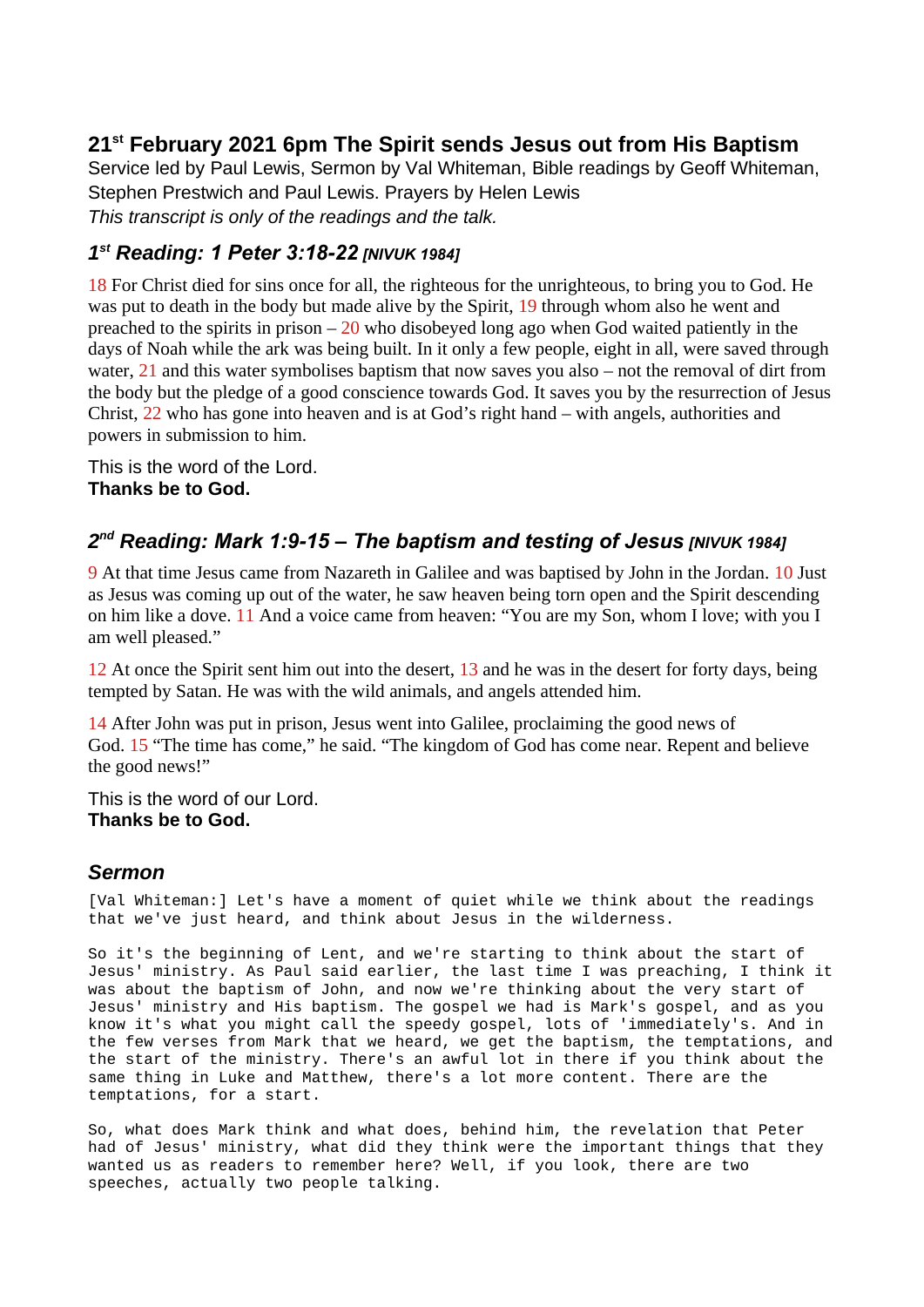- First of all, God says that Jesus is His Son, and He's pleased with Him.
- And then a little later, Jesus says, "The time has come. The Kingdom of God is here."

And between these two speeches Jesus is tempted. As a man He takes the battles of forces of evil, but as God, He conquers them now and throughout His ministry. The problems that we have as living as human beings are solved through Jesus.

So He proclaimed that the Kingdom, so long hidden, is now revealed in Him. Commentators say that the end of our reading, verses 14 and 15, where He proclaims that He is going to tell us about the coming of the Kingdom, but they're actually the summary of what's going to happen in the next part of the gospel, as the gospel writer sort of unpacks what the Kingdom of God means, as Jesus lives it. He travels through Galilee, proclaiming the coming of the Kingdom.

Now, the Epistle reading, the reading from Peter, odd though it is, takes us to the end of Jesus' ministry and the effects on us of the Kingdom coming through Jesus. It's quite a challenging passage, as you'll have heard, there's the easy part and then the harder part.

- The easy part is the beginning. Jesus suffered death to enable all of us to experience salvation. Peter talks about the body being put to death and then Jesus being made alive in the Spirit, just as we are when we accept Jesus and His baptism. The John baptism was for the repentance of sin. Jesus' baptism, we renounce sin but we're filled with the Spirit of God, to live for Him.
- And then there's the second part of the reading, where Peter's talking about what happened after Jesus' death. You remember in our Creed we say, "Jesus descended into Hell, and then rose again," and this is the sort of the part that Peter is talking about. Now it may be a story from the Book of Enoch, but it developed over the centuries into one of my most favourite plays in the mystery play cycle, 'The Harrowing of Hell'.

I'm really sorry if you've heard me on this subject before, but it's worth a reminder. After the Crucifixion, the play shifts to a scene in Hell. In prison there are all of prophets and kings who spoke about Jesus and God's work in the Old Testament, and they're waiting as if in Limbo (This may be theologically unsound but it's good theatre) and they speak their prophecies, and they talk about their hope of the coming salvation. They know something is coming because God has told them through the prophecies and through the prophets that a King will come, but they're waiting and waiting and waiting for Jesus to come. Then some devils come to Lucifer, and tell him with great joy that they have ensured that Jesus is dead and will be in Hell shortly. Lucifer is absolutely horrified by the news. "What have you done?!!" he says. And at this point, Jesus arrives outside the gates of Hell. When I saw it, they projected the gates through a spotlight onto the stage, and Jesus as a silhouette behind them, shouts at the gates, "Lift up your heads, O you gates and be lifted up, you everlasting doors and the King of glory will come in!" (The words of Psalm 27). And at that point because the King of glory has come, the doors fall away, and to the discomfiture of all the devils, who are absolutely powerless, Jesus leads out the prophets and kings from Hell rejoicing that their salvation has come at last.

Now, whether Peter was meaning that or something else, he's making it clear that Jesus' death and resurrection has cosmic implications: it's not just good for us in the present. He likens the baptisms that Christians undergo to the saving of the eight members of Noah's family from the flood. As they were saved by water, so Peter says, we too are to be saved through baptism, accepting what Jesus has done for us by His death and resurrection. The striking thing about what Peter says is his utter certainty that Jesus' death has changed the universe for good and all, and that we, as His disciples, are part of that fundamental change.